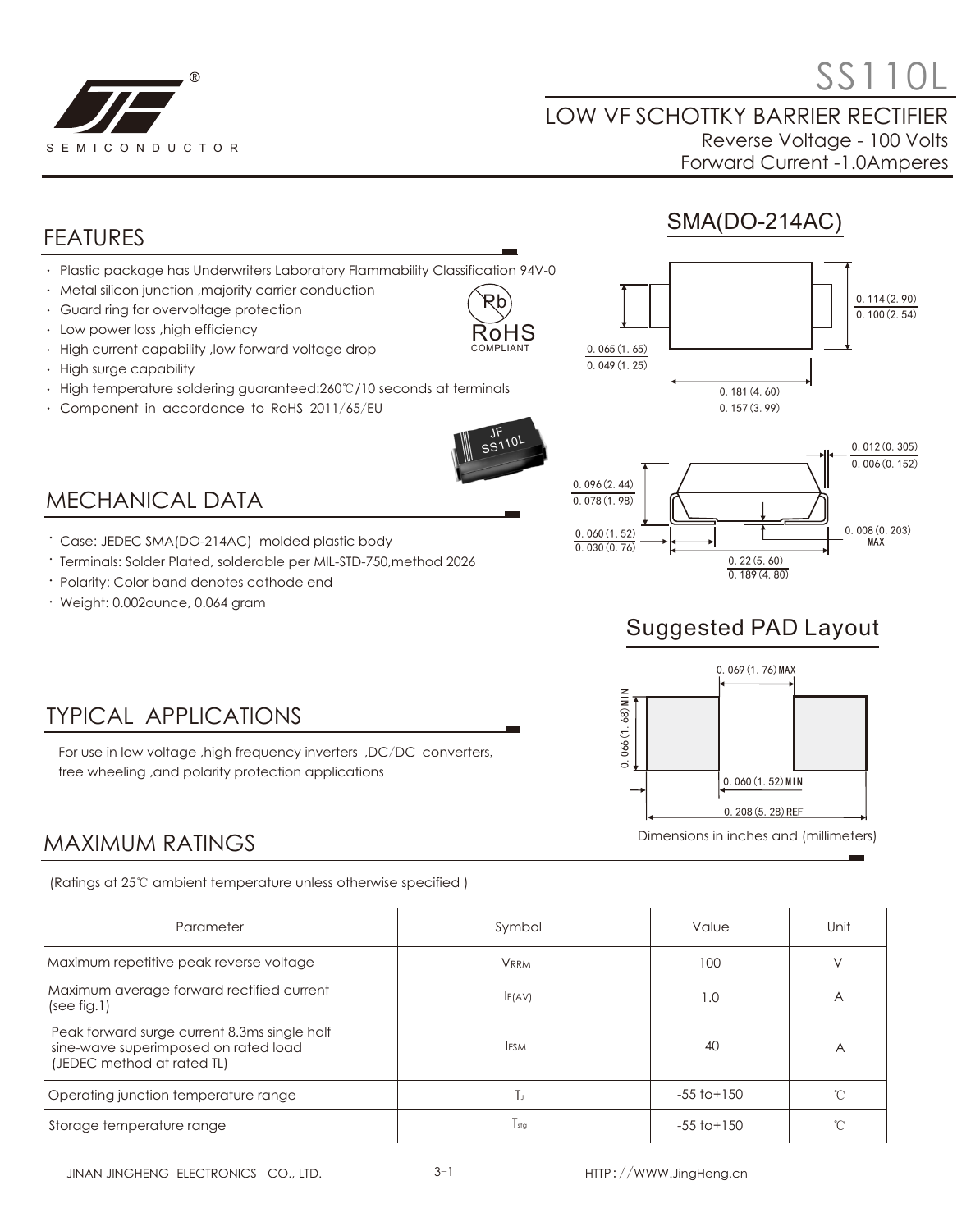## RATINGS AND CHARACTERISTIC OF SS110L

## ELECTRICAL CHARACTERISTCS (TA=25℃ Unless otherwise noted)

| Parameter                    | <b>Test Conditions</b> |                      | Symbol              | TYP.            | MAX.                     | Unit    |
|------------------------------|------------------------|----------------------|---------------------|-----------------|--------------------------|---------|
| Instaneous forward voltage   |                        | $Ta = 25^{\circ}C$   | $V_F$ <sup>1)</sup> | 0.69            | 0.71                     | $\vee$  |
|                              | $IF=1.0A$              | $T_A = 100^{\circ}C$ |                     | 0.61            |                          |         |
|                              |                        | $Ta=125^{\circ}C$    |                     | 0.59            | $\overline{\phantom{0}}$ |         |
| Reverse current              | $V_R = 100V$           | $Ta = 25^{\circ}C$   | $R^{2}$             | $-$             | 10                       | $\mu$ A |
|                              |                        | $T_A = 100^{\circ}C$ |                     | $\qquad \qquad$ | 300                      | $\mu$ A |
|                              |                        | $Ta=125^{\circ}C$    |                     |                 | 1000                     |         |
| Typical junction capacitance | 4V, 1MHz               |                      | $C_{J}$             | 30              |                          | pF      |

Notes: 1.Pulse test: 300 μs pulse width,1% duty cycle 2.Pulse test: pulse width≤40ms

### THERMAL CHARACTERISTCS

| Parameter                       | Symbol          | <b>SMA</b> | Unit |  |
|---------------------------------|-----------------|------------|------|--|
| Typical thermal resistance $3)$ | $R_{\theta}$ JA | 88.0       | °C/W |  |
|                                 | $R_{\theta}$ jl | 28.0       |      |  |

3.P.C.B. mounted with 0.2" x 0.2" (5.0 mm x 5.0 mm) copper pad areas

### AVAILABALE PACK INFORMATION

| Product code | Pack | Reel Size<br>(mm) | Quantity<br>(pcs/ree) | <b>Box Size</b><br>L×W×H<br>(mm) | Quantity<br>(reel/box) | Carton Size<br>L×W×H<br>(mm) | Quantity<br>(box/carton) |
|--------------|------|-------------------|-----------------------|----------------------------------|------------------------|------------------------------|--------------------------|
| SS110L-SMA   | T/R  | $\Phi$ 330        | 7500                  | $330\times35\times333$           |                        | 364×364×360                  | 8                        |